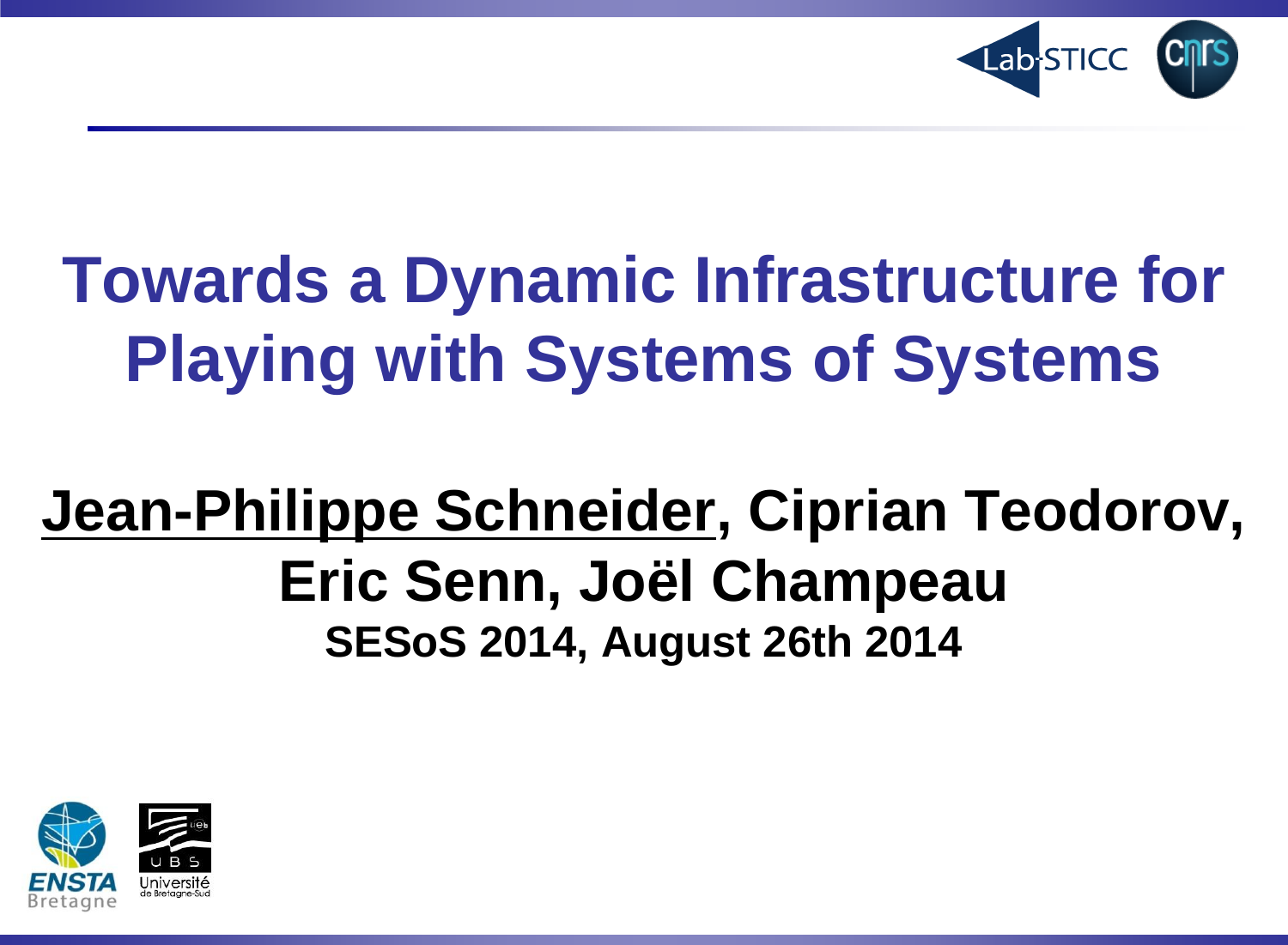### **1. Context**

### **2. Issues of SoS modeling and simulation**

### **3. Parser combinators to transform models**

### **4. Conclusion**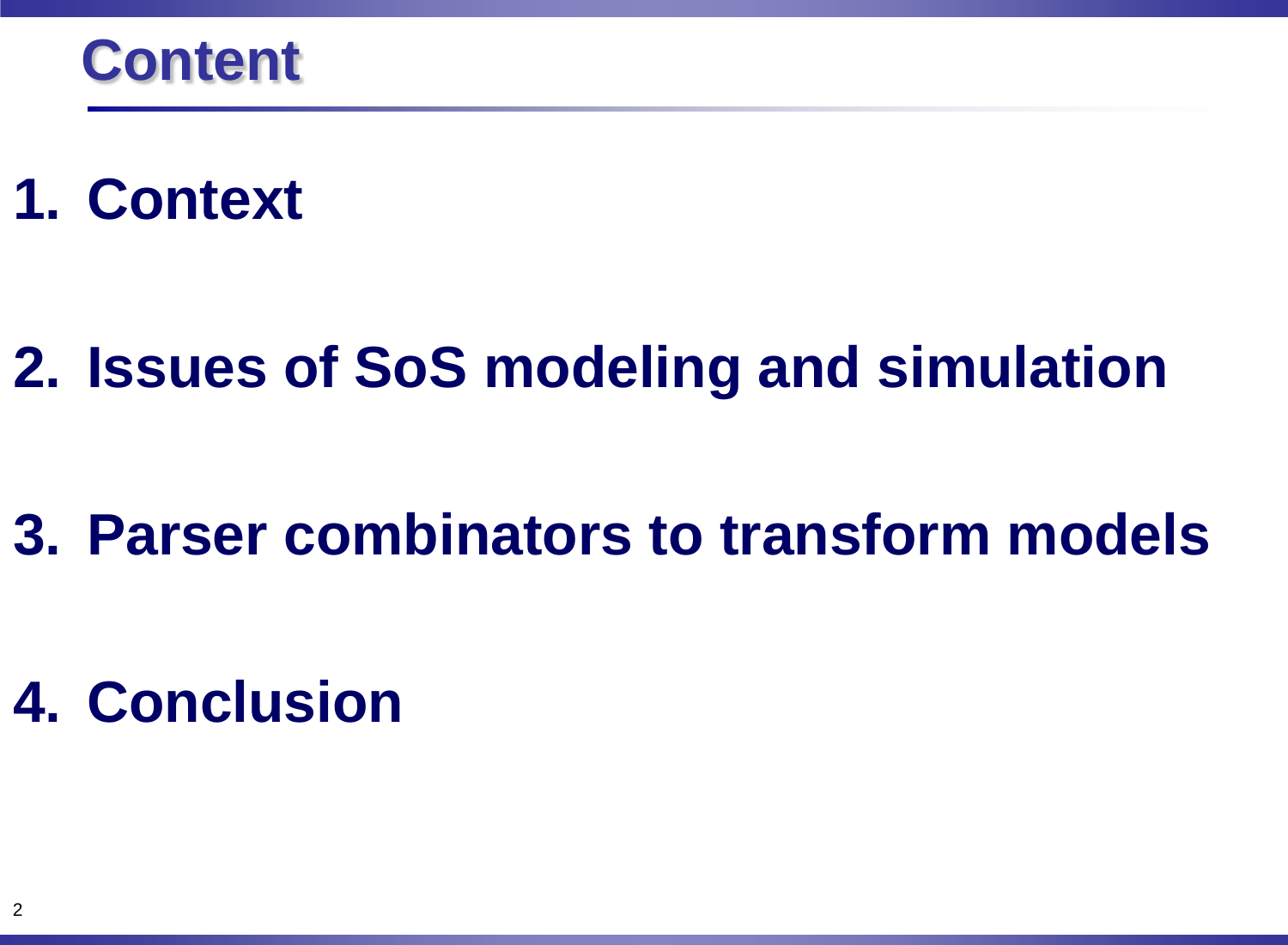#### **Seafloor Observatory**

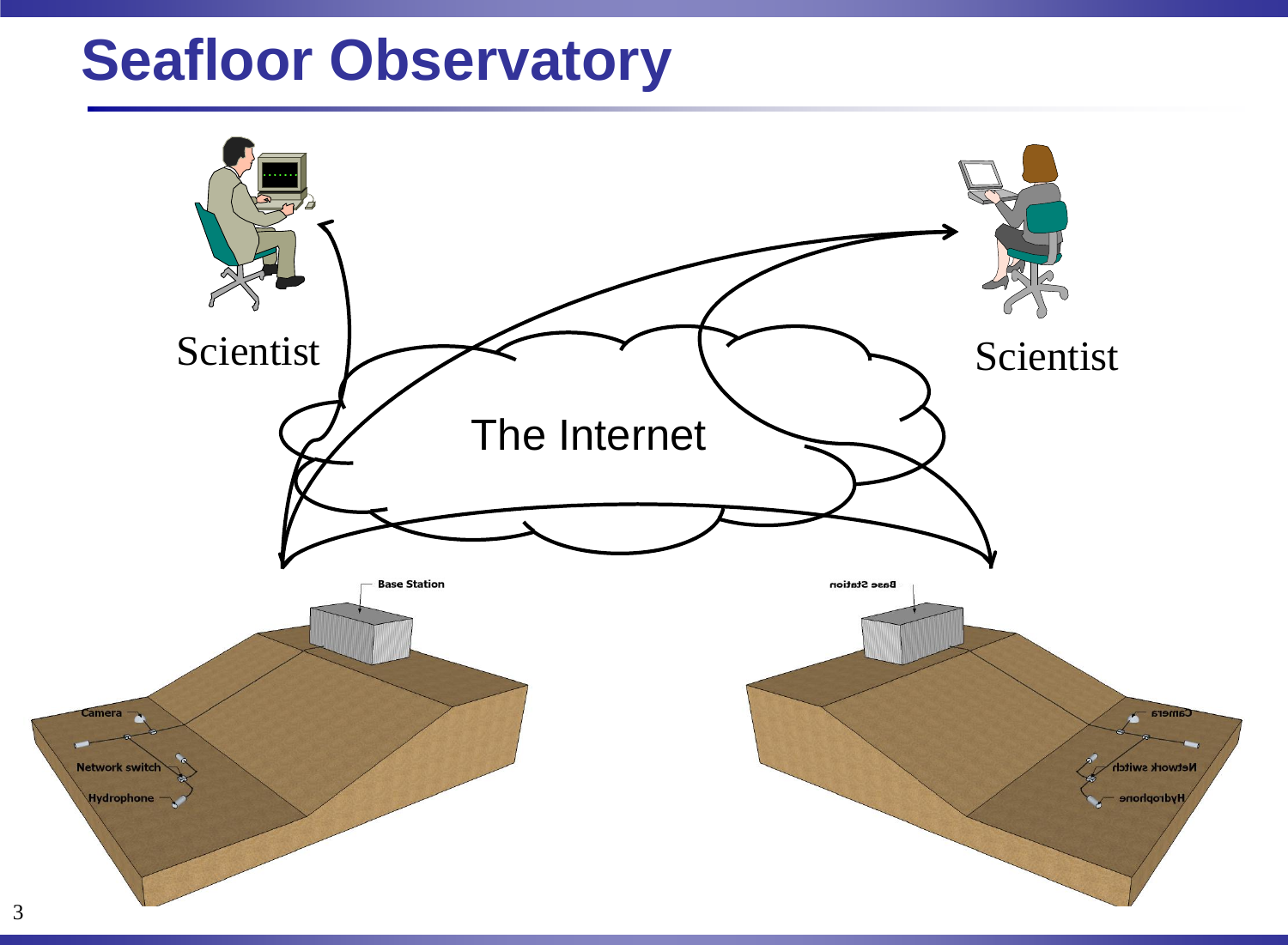#### **Simulation Process**

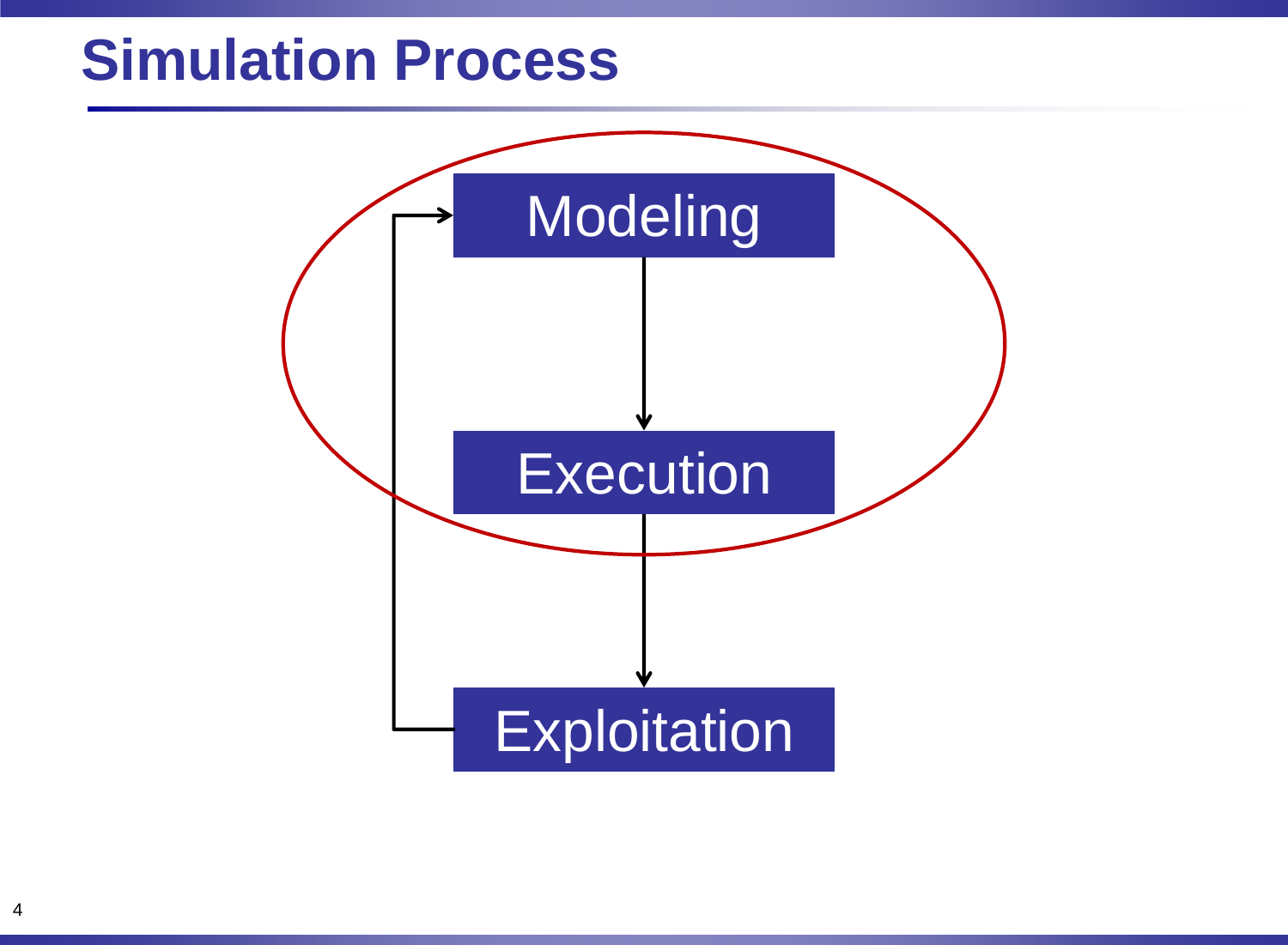### **From Model To Simulation**

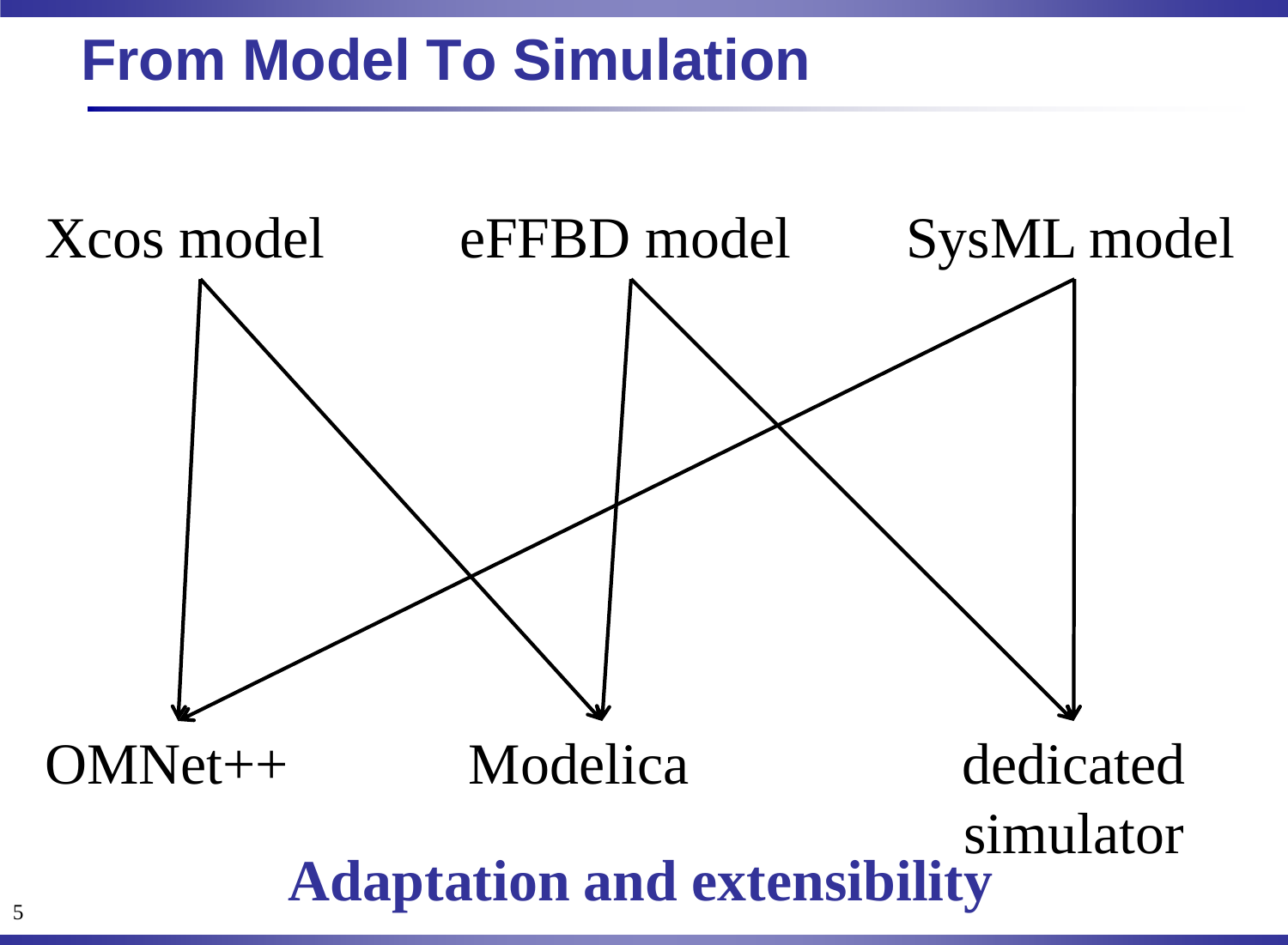### **Through an Intermediate Representation**

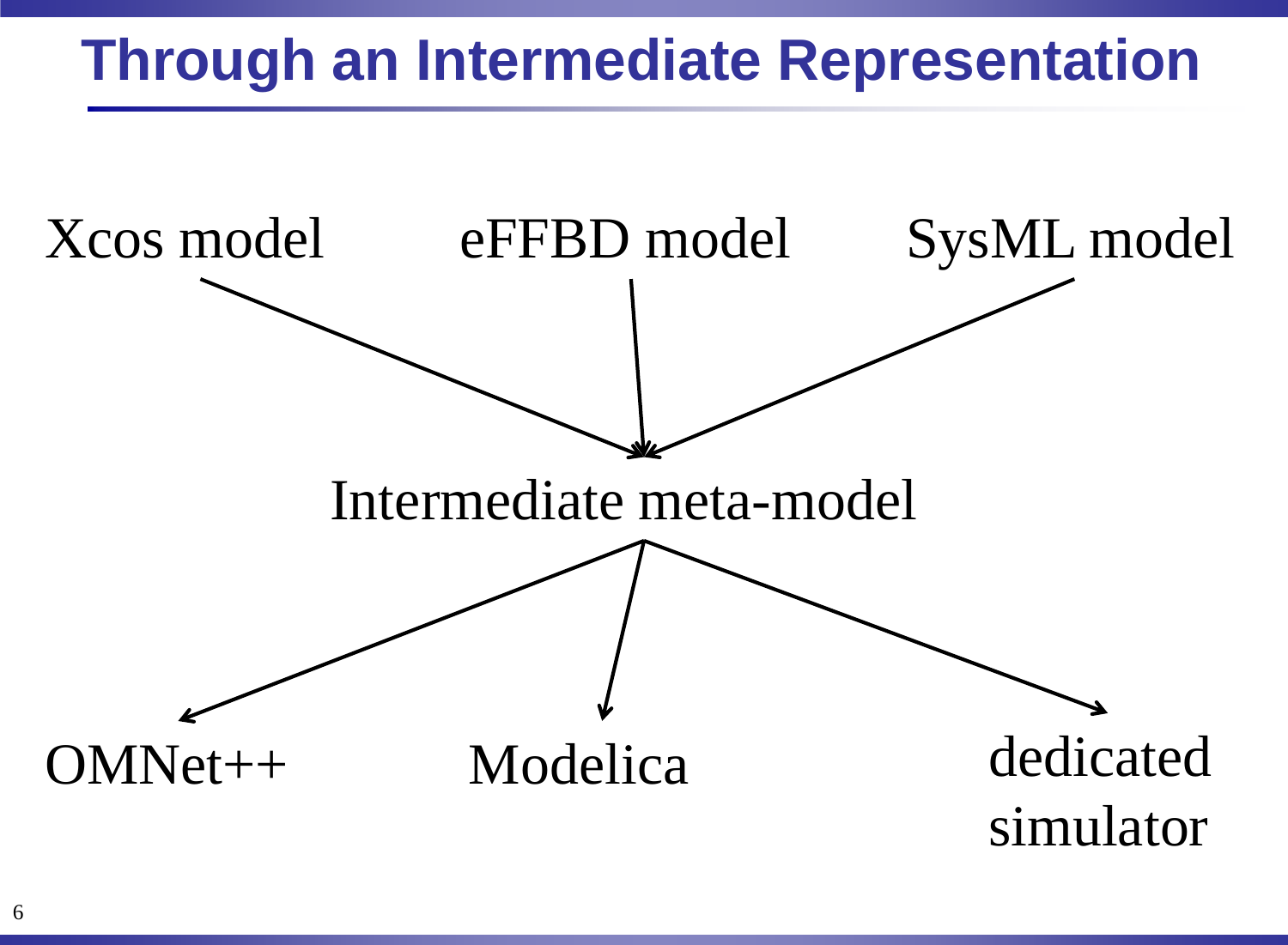• **How to combine several models independently from the input order?**

• **How to extend tooling to support evolving input and output formalisms?**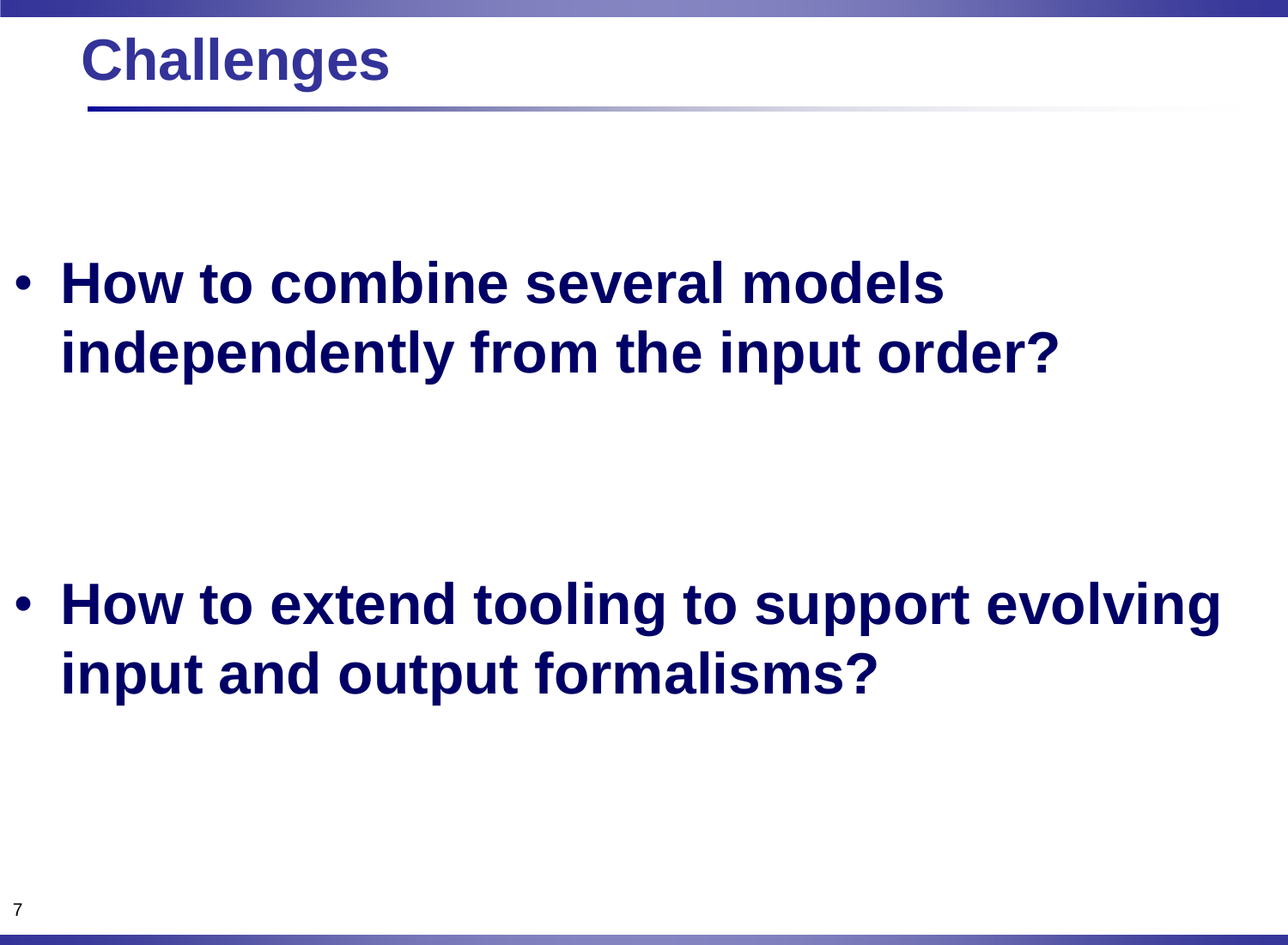#### **Parser Combinators**

- **1 formalism = 1 model analyzer = 1 parser**
- **PetitParser (Grammar and Parser as Objects):**
	- Associating one predicate (syntactic condition) with multiple actions.
	- **→ Using combinator operators such as sequence,** choice or ordered choice.

### **How to use parser combinators in SoS modeling?**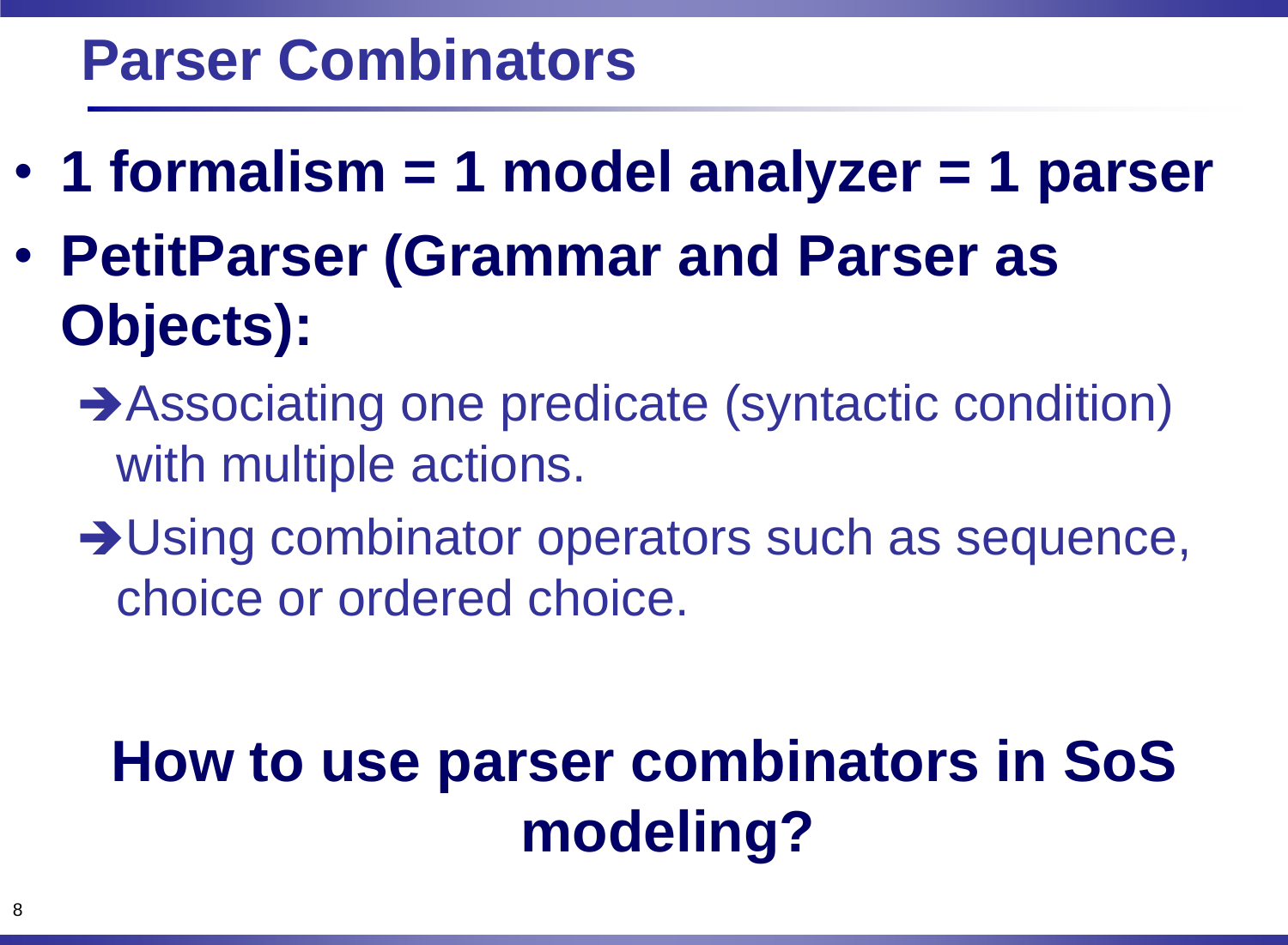#### **Combine Formalism Specific Parsers**

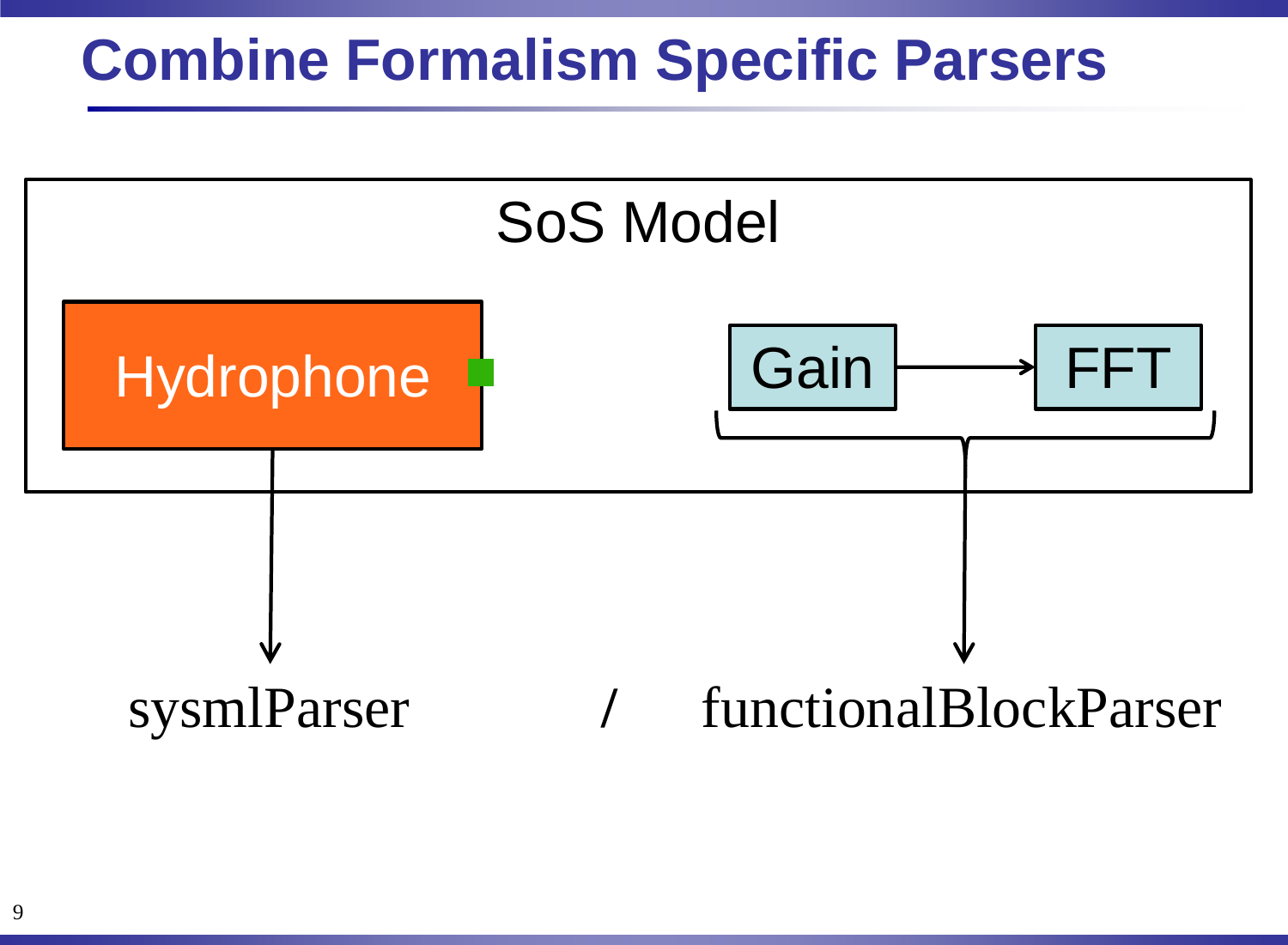### **Combine Context-Specific Parsers**



#### Distinguish cases:

- components with subcomponents
- components without subcomponents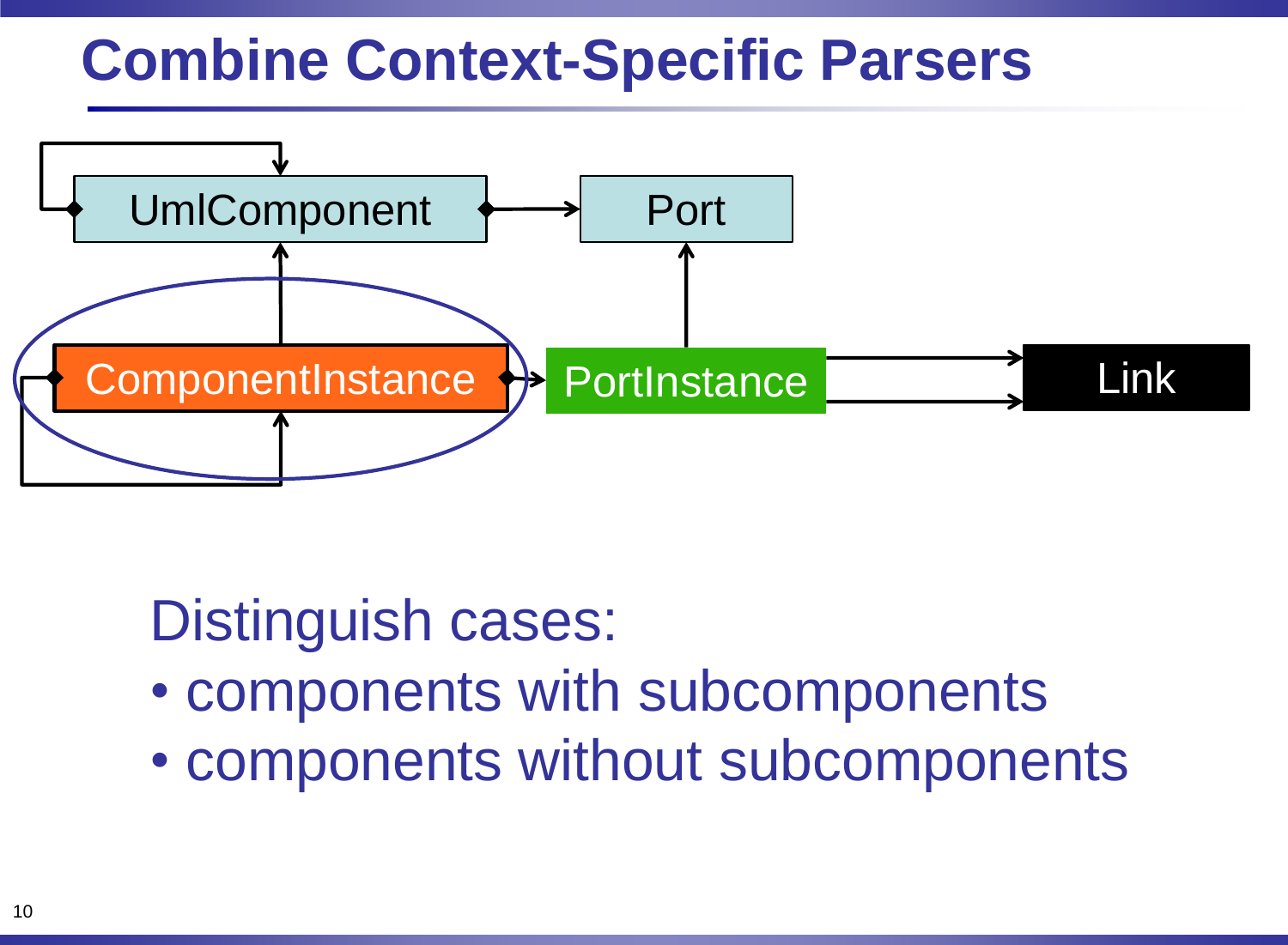### **Writing Parsers**

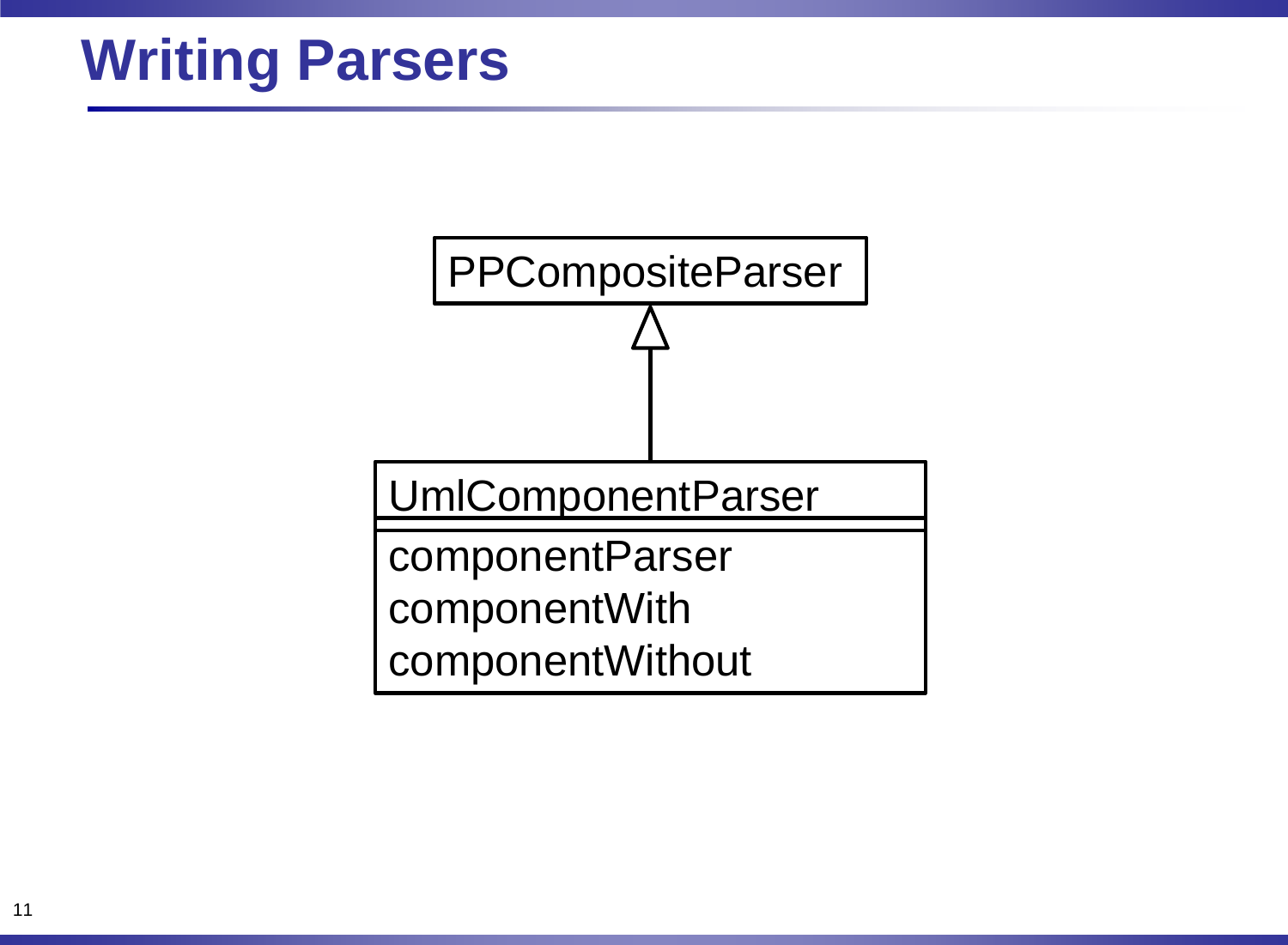### **Writing parsers**



#### • **componentWithout**

**1**: instance | instance isComponent and: [instance hasSubcomponents not] asPredicateParser.

#### • **componentParser**

^(componentWith **/** componentWithout). Composition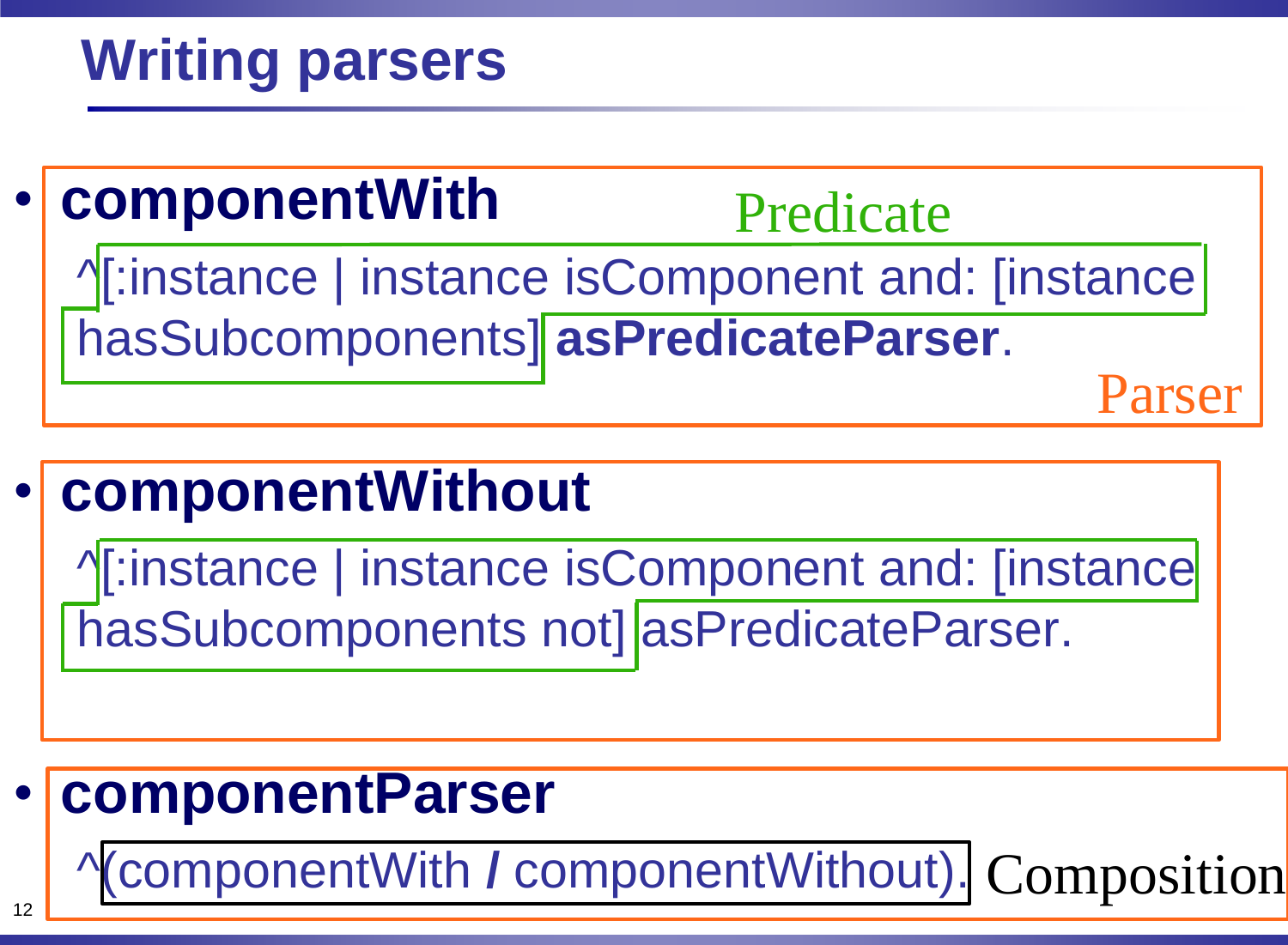### **Associating Predicate and Actions**



#### Parameterize parsing according to desired transformation action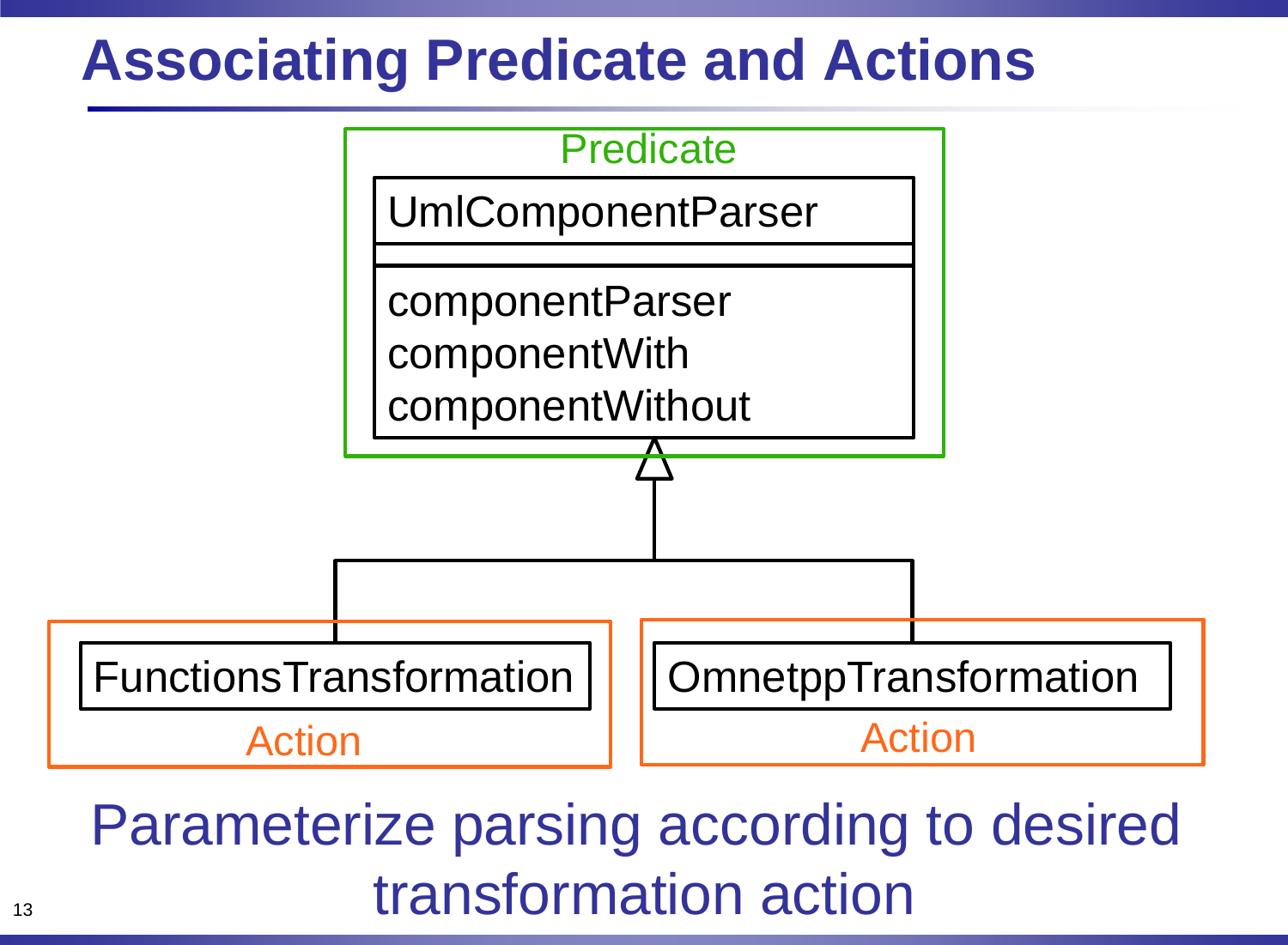### **Associating Predicate and Actions**

### • **FunctionsTransformation>>componentWith**

#### Predicate

| Super componentWith | ifTrueDo: [:instance |

LogicalFunctionGroup from: instance].

Action

### • **OmnetppTransformation>>componentWith**

| Super componentWith | ifTrueDo: [:instance |

OmnettppComposite from: instance].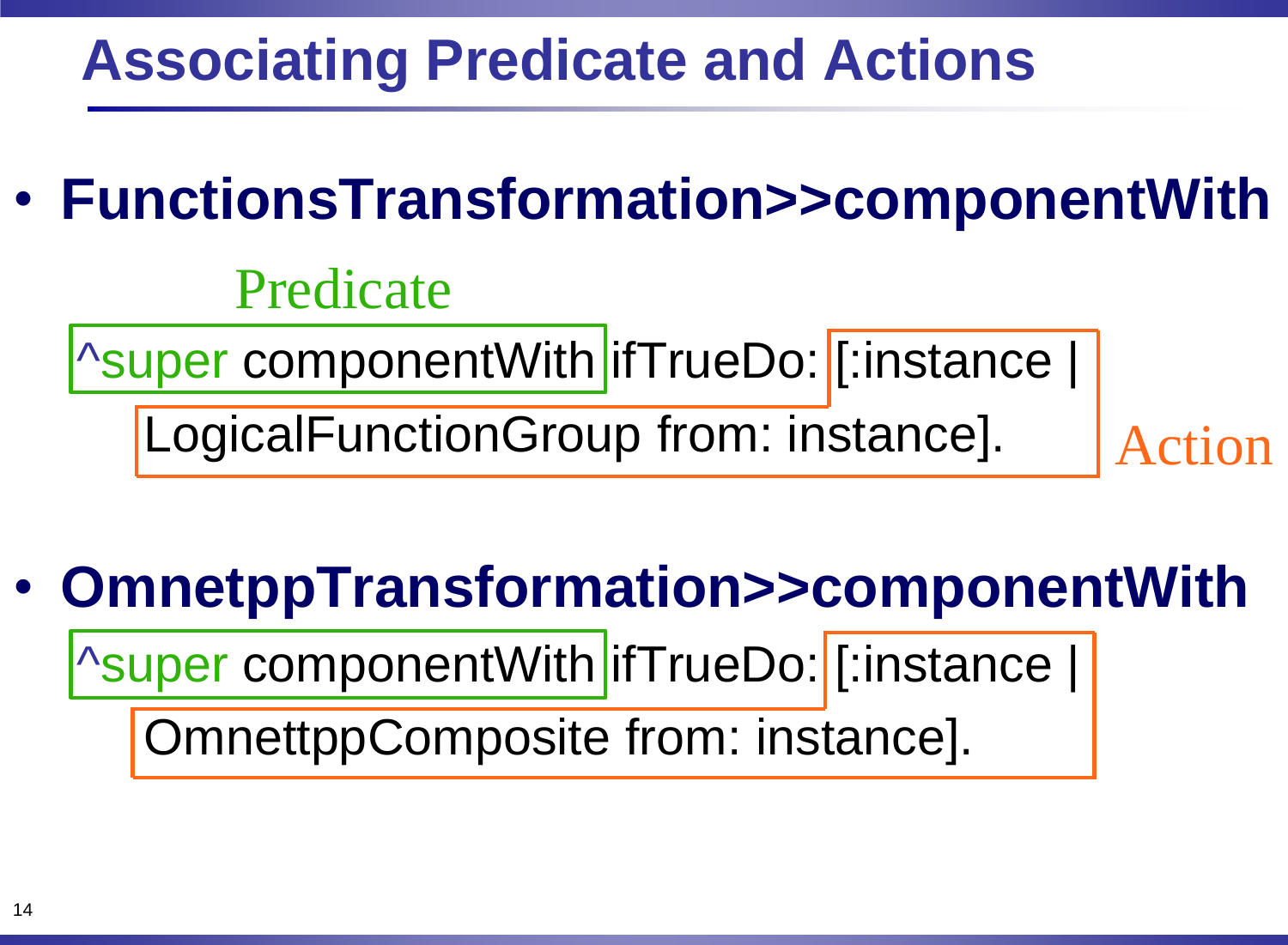### **Conclusion**

• **SoS design and analyzes need adaptative and extensible modeling tooling.**

- **Parser combinators provide an efficient support based on:**
	- Several output formalisms  $\rightarrow$  one predicate / nactions
	- Several input formalisms  $\rightarrow$  Combinator operators.

• **Approach to be extended to an industrial** use case.